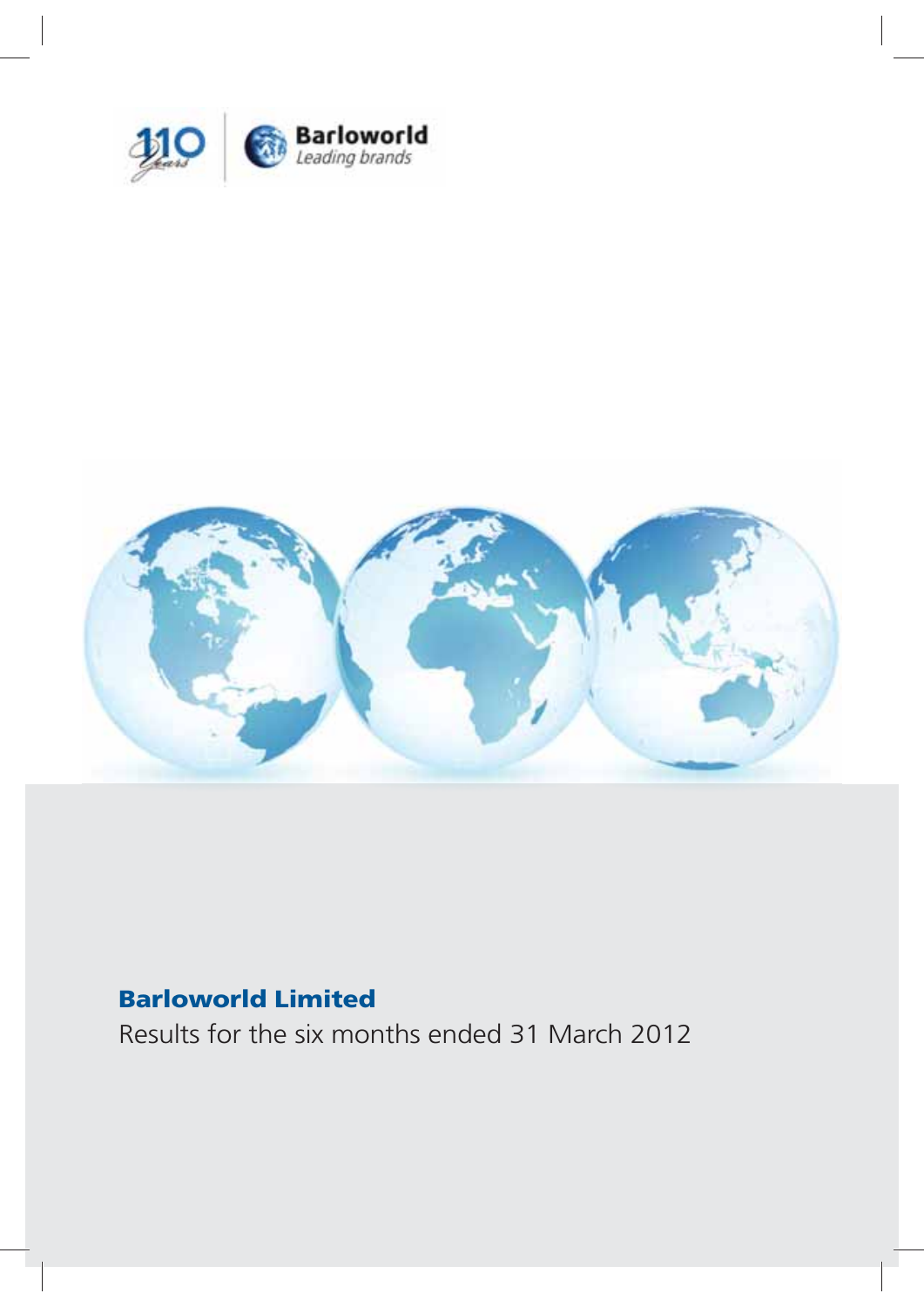

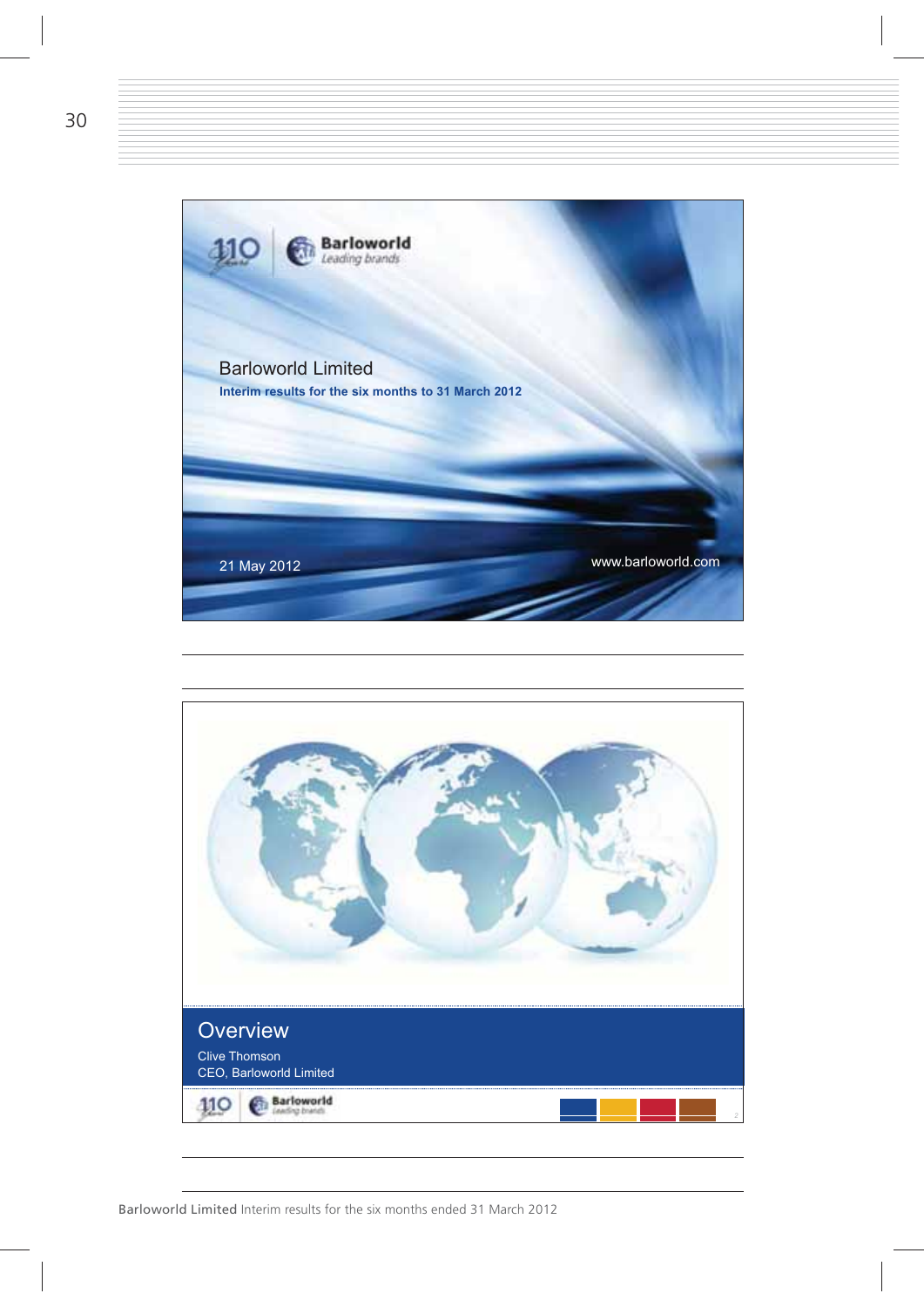| Salient features - financial                                    |
|-----------------------------------------------------------------|
| • Revenue up 19% to R28.1bn                                     |
| • Operating profit up 50% to R1 282m                            |
| • Profit before exceptional items up 84% to R829m               |
| • HEPS up 70% to 245 cents (H1'11: 144 cents)                   |
| • Interim dividend of 80 cents per share up 60%                 |
| • Disposed of Handling US in April 2012 for approximately R460m |
|                                                                 |
|                                                                 |
|                                                                 |
|                                                                 |

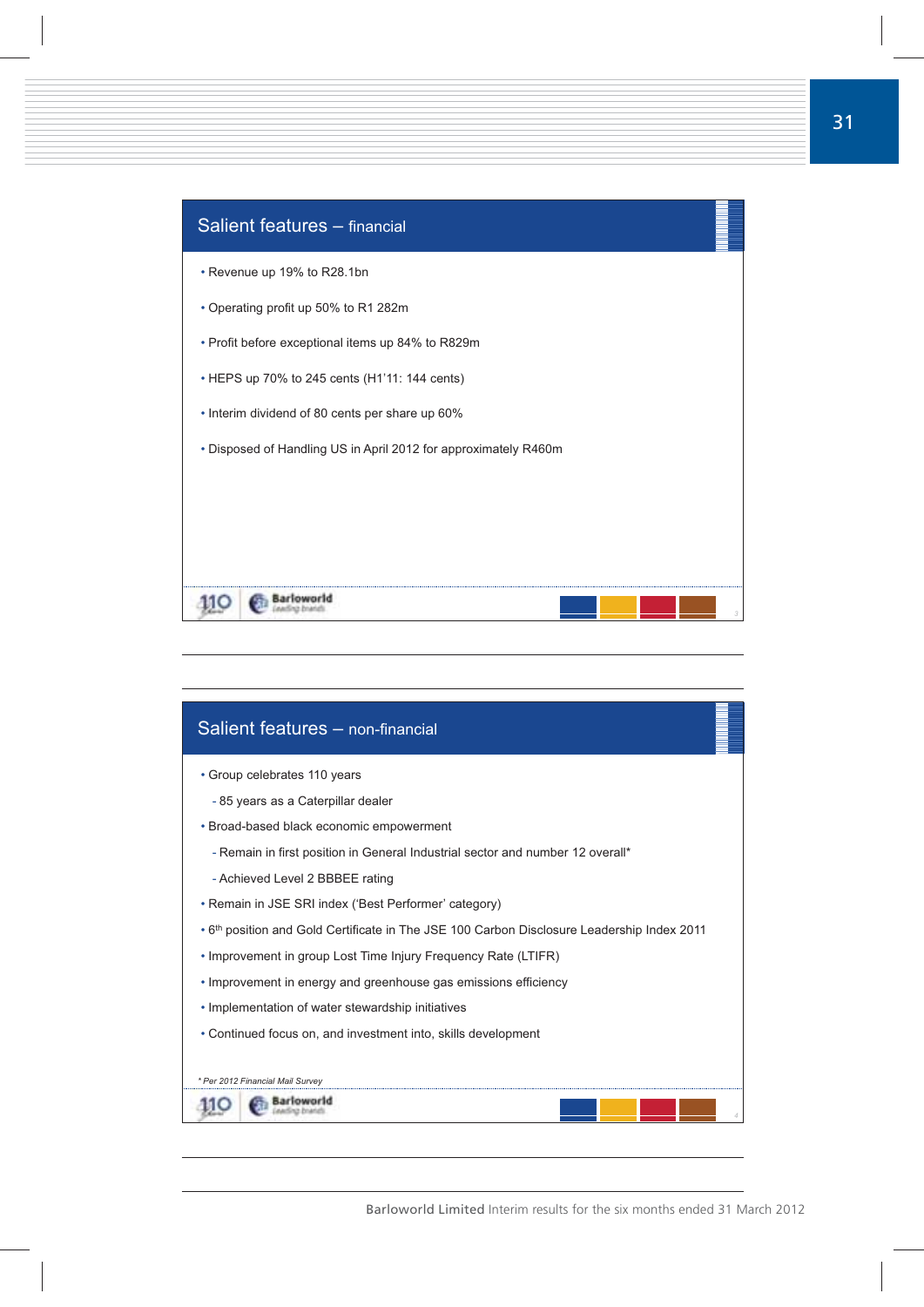|                             | <b>Operational highlights</b>                                                                                                                                                                                                                                                                                                                                                                                                            |
|-----------------------------|------------------------------------------------------------------------------------------------------------------------------------------------------------------------------------------------------------------------------------------------------------------------------------------------------------------------------------------------------------------------------------------------------------------------------------------|
| <b>Division</b>             |                                                                                                                                                                                                                                                                                                                                                                                                                                          |
| Equipment                   | • Strong overall performance in southern Africa on back of mining and infrastructure demand<br>• Russian dealership continues to deliver ahead of expectation<br>· Market leadership gains across all geographies including Iberia<br>· Sizeable investments in product support capacity across southern Africa and Russia<br>• Iberian industry declines further on Eurozone weakness<br>· Global power systems strategy gains traction |
| Automotive<br>and Logistics | · Strong overall performance in competitive trading environment<br>· Good operational improvement in car rental<br>• Opened Soweto Toyota and Volkswagen dealerships<br>• Acquired remaining shares in Phakisaworld Fleet Solutions<br>• Logistics turnaround                                                                                                                                                                            |
| Handling                    | • Improvement in trading profit offset by currency impact<br>• Agriculture being expanded into western Russia and additional territory in Siberia<br>• SEM expanded into southern Africa and Russia<br>• Business in US sold at end April                                                                                                                                                                                                |

▆▆

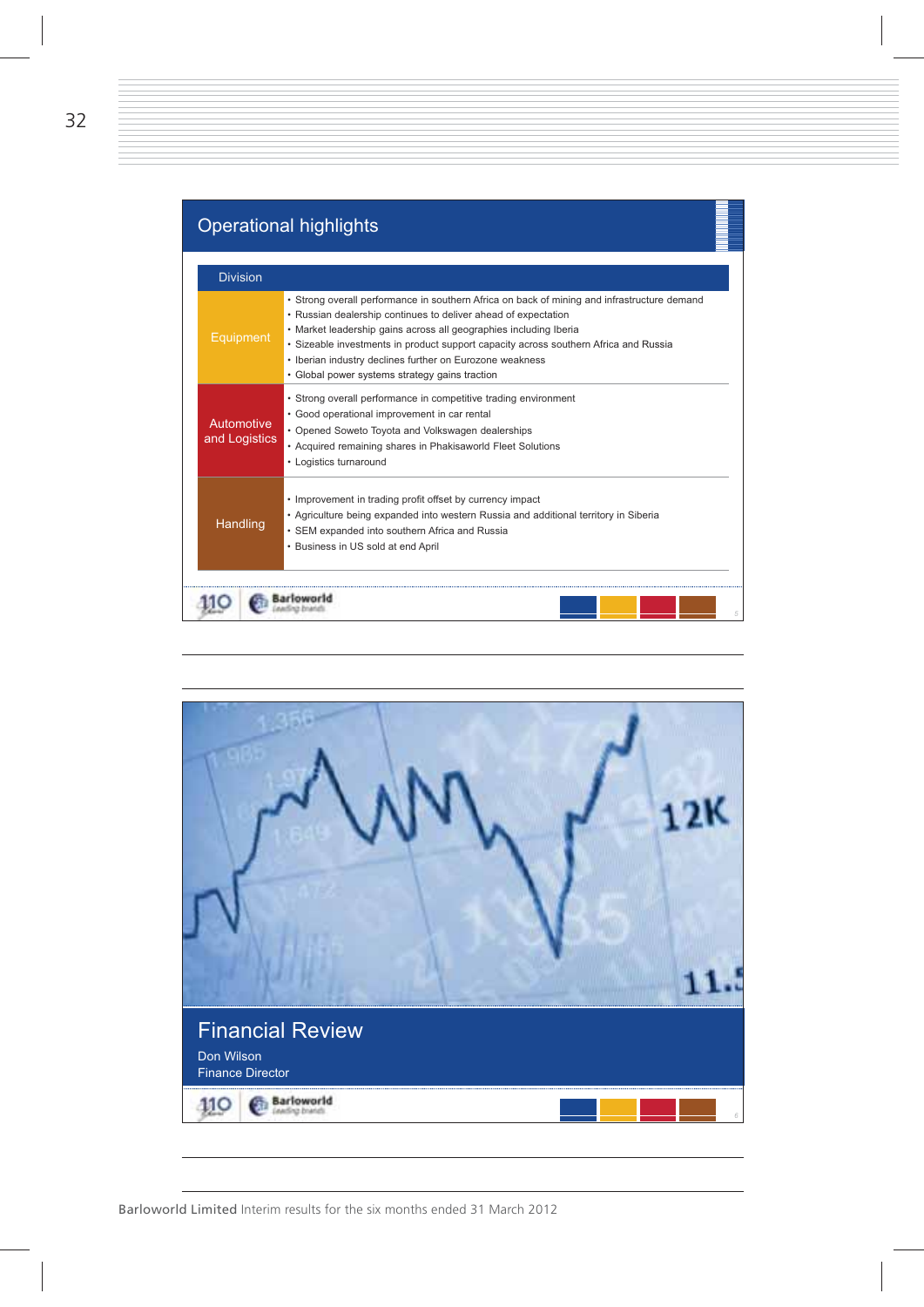## Income statement highlights

| (Rm)                                            | 1H'12   | 1H'11  | % chg |
|-------------------------------------------------|---------|--------|-------|
| Revenue                                         | 28 121  | 23 625 | 19    |
| <b>EBITDA</b>                                   | 2 2 4 4 | 1729   |       |
| Operating profit                                | 1 2 8 2 | 854    | 50    |
| Fair value adjustments on financial instruments | (106)   | (66)   |       |
| Net finance costs                               | (347)   | (338)  |       |
| Profit before exceptional items                 | 829     | 450    | 84    |
| <b>Exceptional items</b>                        | (26)    | 62     |       |
| Taxation                                        | (343)   | (143)  |       |
| Secondary Tax on Companies                      | (25)    | (11)   |       |
| Income from associates                          | 31      | 34     |       |
| Net profit                                      | 466     | 392    |       |
| HEPS (cents)                                    | 245     | 144    | 70    |

| (Rm)                            | 1H'12  | 1H'11   | $%$ chg |
|---------------------------------|--------|---------|---------|
| Revenue                         | 28 121 | 23 625  | 19      |
| Equipment                       | 11 186 | 8 2 8 6 | 35      |
| Southern Africa                 | 7548   | 5 3 3 9 | 41      |
| Europe                          | 1993   | 1744    |         |
| Russia                          | 1645   | 1 203   | 37      |
| <b>Automotive and Logistics</b> | 14 135 | 13 144  | 8       |
| Handling                        | 2790   | 2 1 9 4 | 27      |
| Corporate                       | 10     | 1       |         |
| Average exchange rates (Rands)  | 1H'12  | 1H'11   |         |
| <b>United States Dollar</b>     | 7.86   | 6.94    |         |
| Euro                            | 10.51  | 9.46    |         |
| <b>British Sterling</b>         | 12.44  | 11.04   |         |

▋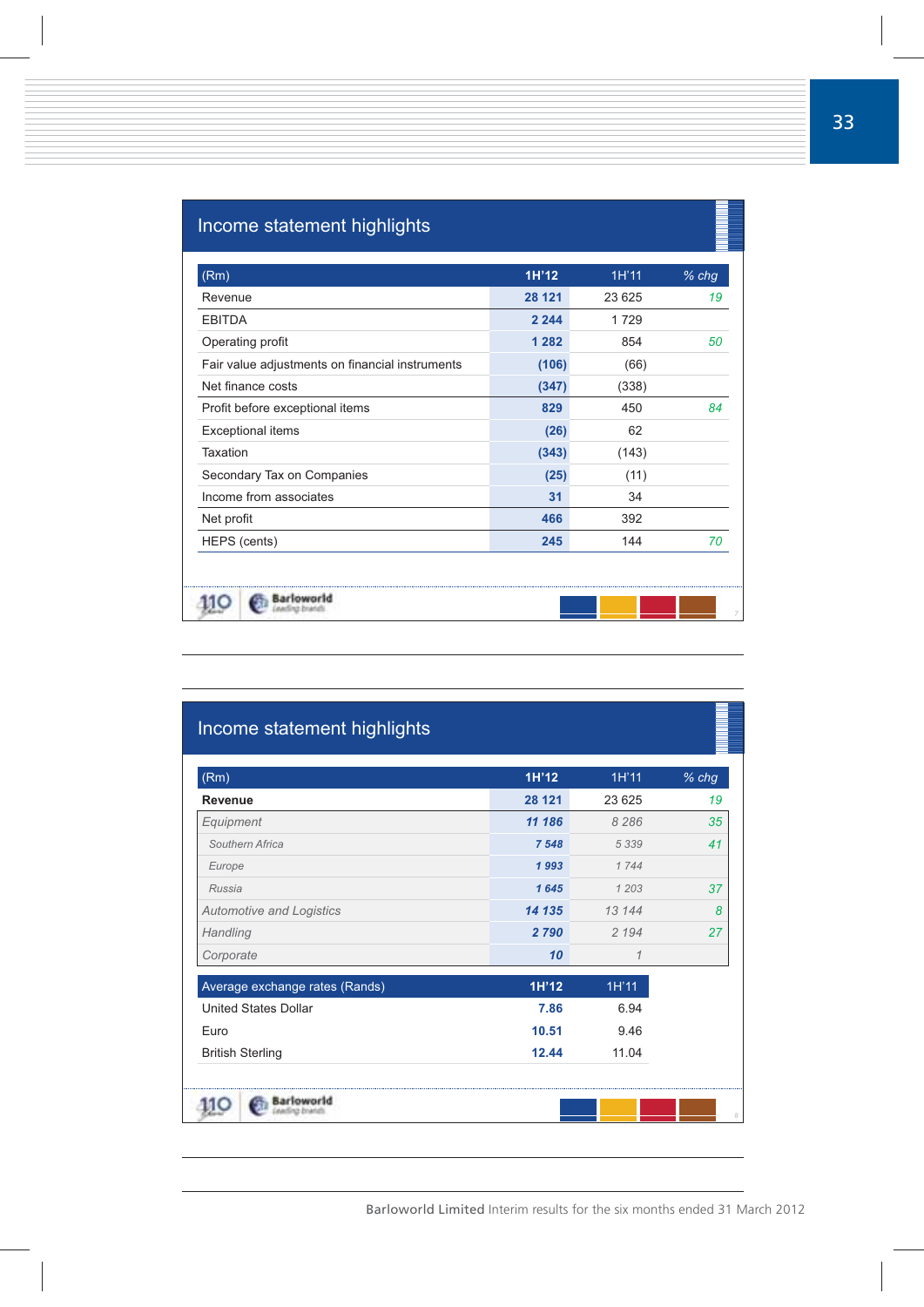| (Rm)                     | 1H'12           | 1H'11   | % chg |
|--------------------------|-----------------|---------|-------|
| Revenue                  | 28 121          | 23 6 25 | 19    |
| <b>EBITDA</b>            | 2 2 4 4         | 1729    |       |
| <b>Operating profit</b>  | 1 2 8 2         | 854     | 50    |
| Equipment                | 718             | 486     | 48    |
| Southern Africa          | 689             | 478     | 44    |
| Europe                   | (115)           | (70)    |       |
| Russia                   | 144             | 78      | 85    |
| Automotive and Logistics | 531             | 393     | 35    |
| Handling                 | 28              | 27      |       |
| Corporate                | $5\phantom{.0}$ | (52)    |       |

≣

| (Rm)                                | <b>Mar 12</b> | Sep 11   |
|-------------------------------------|---------------|----------|
| Non-current assets                  | 12 3 69       | 12 667   |
| Current assets (excluding cash)     | 18 457        | 15 4 9 8 |
| Cash and cash equivalents           | 1 0 5 3       | 2 7 5 4  |
| Assets classified as held for sale  | 636           | 13       |
| <b>Total assets</b>                 | 32 515        | 30 932   |
| Interest of all shareholders        | 12 443        | 12 652   |
| Total debt                          | 9 1 0 9       | 7 243    |
| Other liabilities                   | 10 963        | 11 037   |
| <b>Total equity and liabilities</b> | 32 515        | 30 932   |
| Net debt                            | 8 0 5 6       | 4 4 8 9  |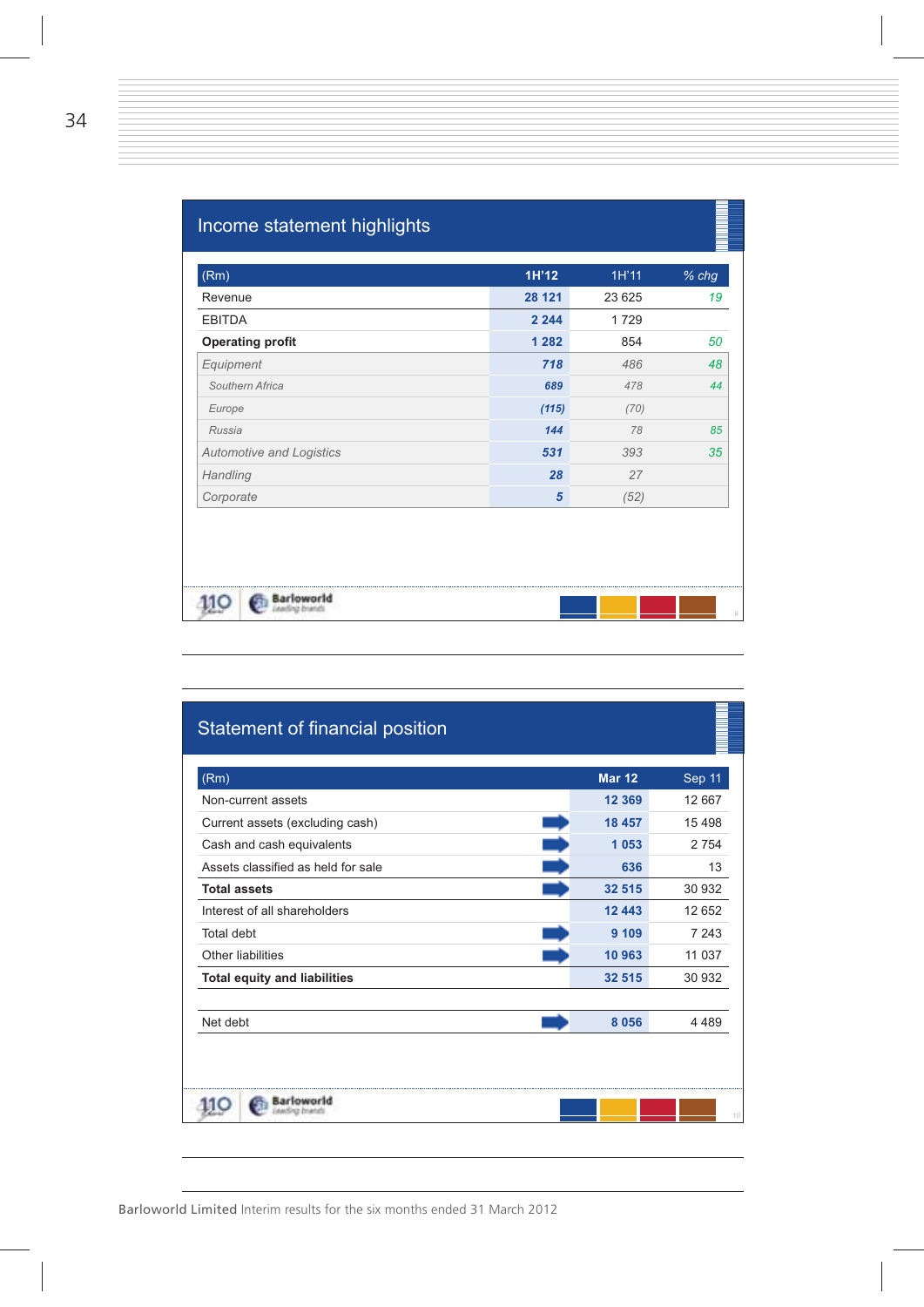| (Rm) |                                                           | 1H'12   | 1H'11   |
|------|-----------------------------------------------------------|---------|---------|
|      | Operating cash flows before working capital               | 2 3 8 4 | 1913    |
|      | Increase in working capital                               | (3574)  | (1345)  |
|      | Net investment in leasing assets and vehicle rental fleet | (1155)  | (683)   |
|      | Cash utilised in operations                               | (2345)  | (115)   |
|      | Other net operating cash flows                            | (636)   | (600)   |
|      | Dividends paid                                            | (250)   | (135)   |
|      | Net cash applied to operating activities                  | (3 231) | (850)   |
|      | Net cash used in investing activities                     | (231)   | (435)   |
|      | Net cash outflow                                          | (3462)  | (1 285) |
|      |                                                           |         |         |
|      |                                                           |         |         |

| 1H'12<br>(2361)<br>(1134)<br>(79)<br>(3 574) | 1H'11<br>(990)<br>(863)<br>508<br>(1345) |
|----------------------------------------------|------------------------------------------|
|                                              |                                          |
|                                              |                                          |
|                                              |                                          |
|                                              |                                          |
|                                              |                                          |
| 1H'12                                        | 1H'11                                    |
| (1779)                                       | (614)                                    |
| 9                                            | (76)                                     |
| (773)                                        | 65                                       |
| (633)                                        | (502)                                    |
| (385)                                        | (124)                                    |
| (13)                                         | (94)                                     |
| (3574)                                       | (1345)                                   |
|                                              |                                          |

E.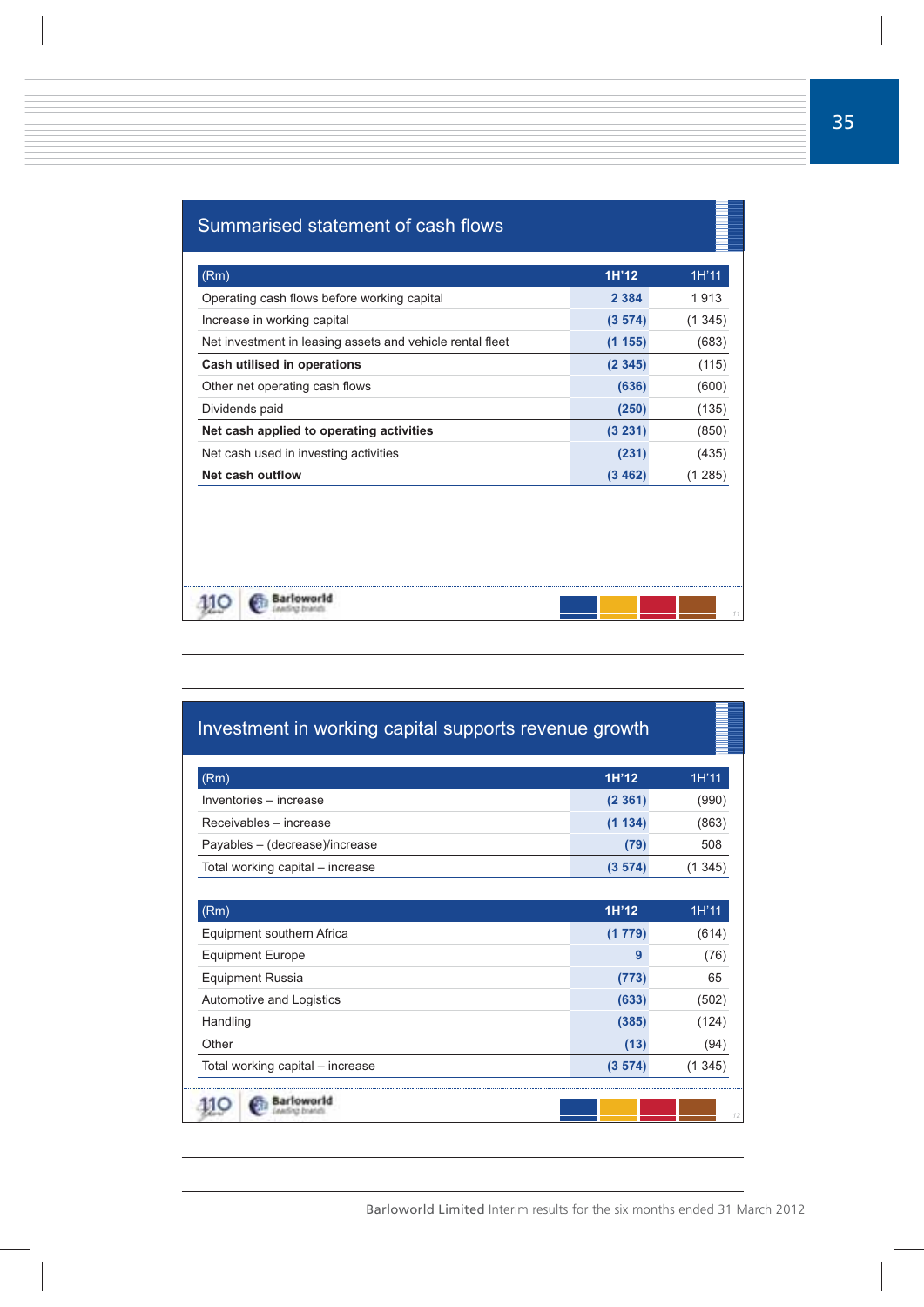| Debt to equity (%)                                                                                                | Trading                                      | Leasing     | <b>Car Rental</b> | <b>Total group</b> |            |
|-------------------------------------------------------------------------------------------------------------------|----------------------------------------------|-------------|-------------------|--------------------|------------|
| Target range                                                                                                      | $30 - 50$                                    | $600 - 800$ | $200 - 300$       | Gross              | <b>Net</b> |
| 31 March 2012                                                                                                     | 42                                           | 514         | 255               | 73                 | 65         |
| 30 September 2011                                                                                                 | 30                                           | 577         | 196               | 57                 | 36         |
| • Net debt of R8 056m (Sep 2011: R4 489m) increased by R3 567m<br>• EBITDA interest cover 6.0 x (Sep 2011: 5.3 x) | • Fitch A+ rating maintained, stable outlook |             |                   |                    |            |

| Interest bearing debt                                                                                                                                                                                                                                  |         |                                                                          | Redemption |
|--------------------------------------------------------------------------------------------------------------------------------------------------------------------------------------------------------------------------------------------------------|---------|--------------------------------------------------------------------------|------------|
| (Rm)                                                                                                                                                                                                                                                   | Total   | Short-term                                                               | Long-term  |
| South Africa                                                                                                                                                                                                                                           | 7978    | 2 509                                                                    | 5469       |
| Offshore                                                                                                                                                                                                                                               | 1 1 3 1 | 629                                                                      | 502        |
| <b>Total debt March 2012</b>                                                                                                                                                                                                                           | 9 1 0 9 | 3 1 3 8                                                                  | 5971       |
| Total debt September 2011                                                                                                                                                                                                                              | 7 243   | 1721                                                                     | 5 5 2 2    |
| • New 3 and 5 year bonds raised in April, R760m to extend maturity profile<br>• R5.5bn unutilised bank facilities at March 2012<br>• Additional funding secured for SA Bucyrus acquisition<br>• Cash and cash equivalents R1 053m (Sep 2011 - R2 754m) |         | • Approximately US\$60m cash proceeds from US Handling business in April |            |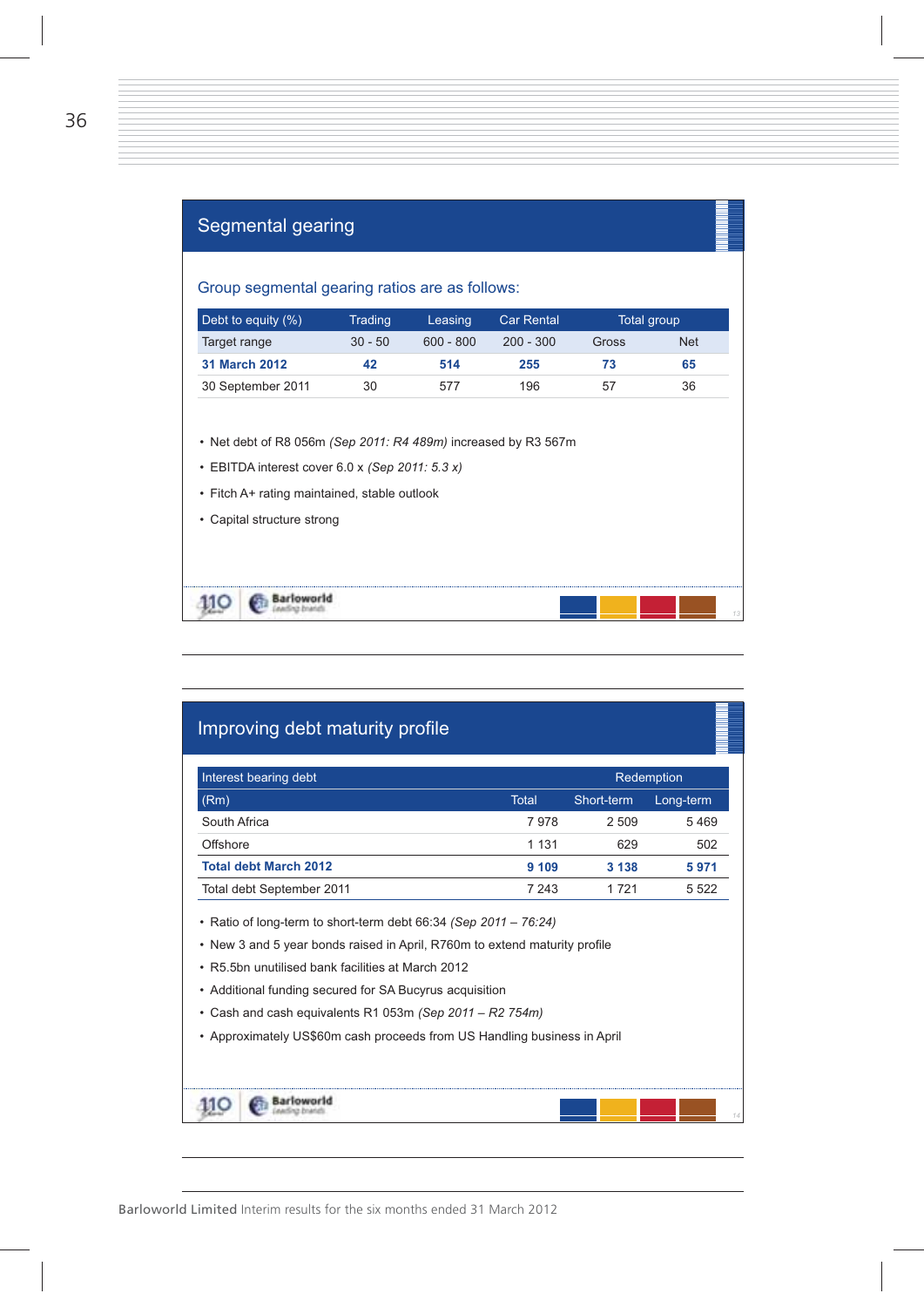

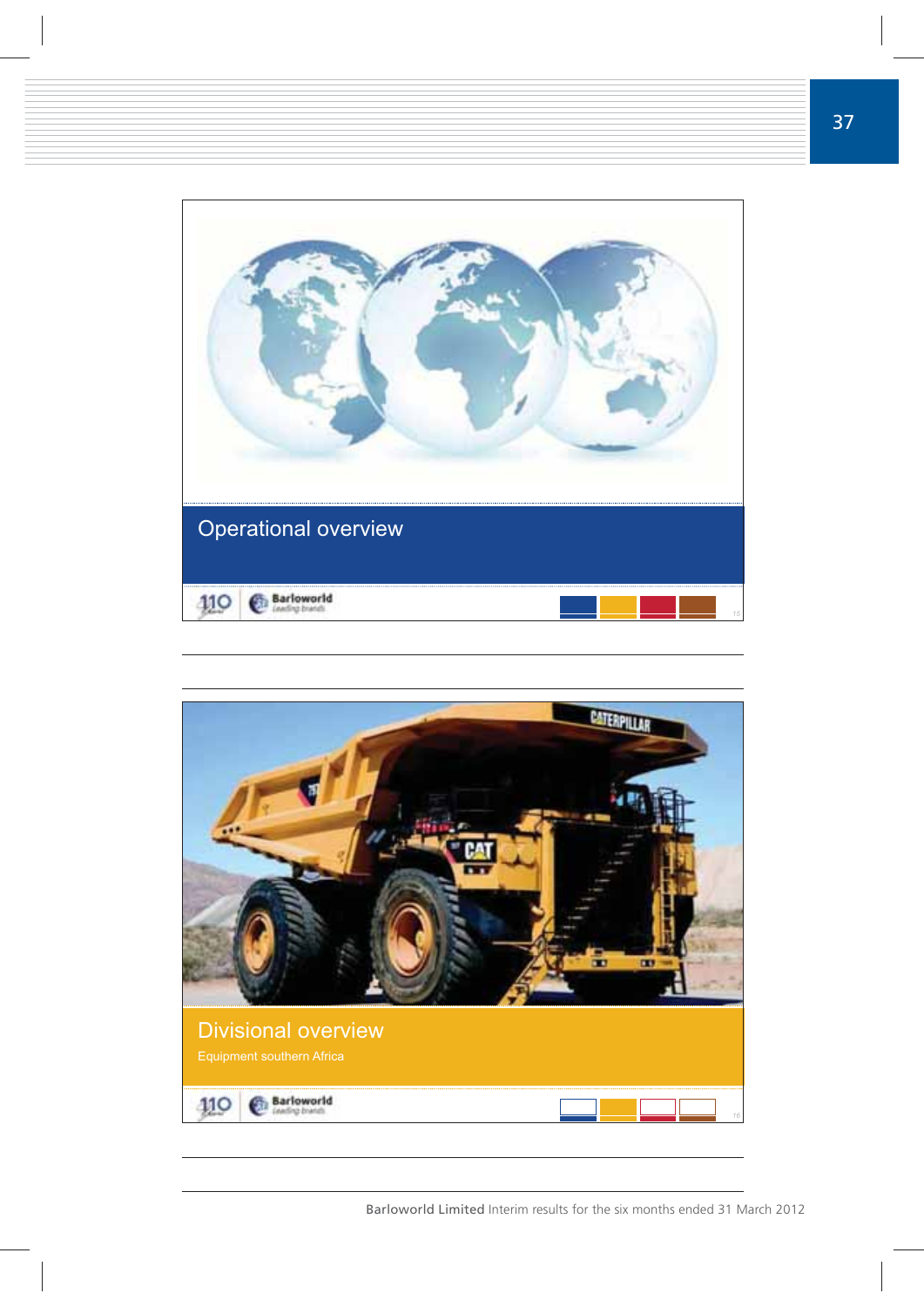

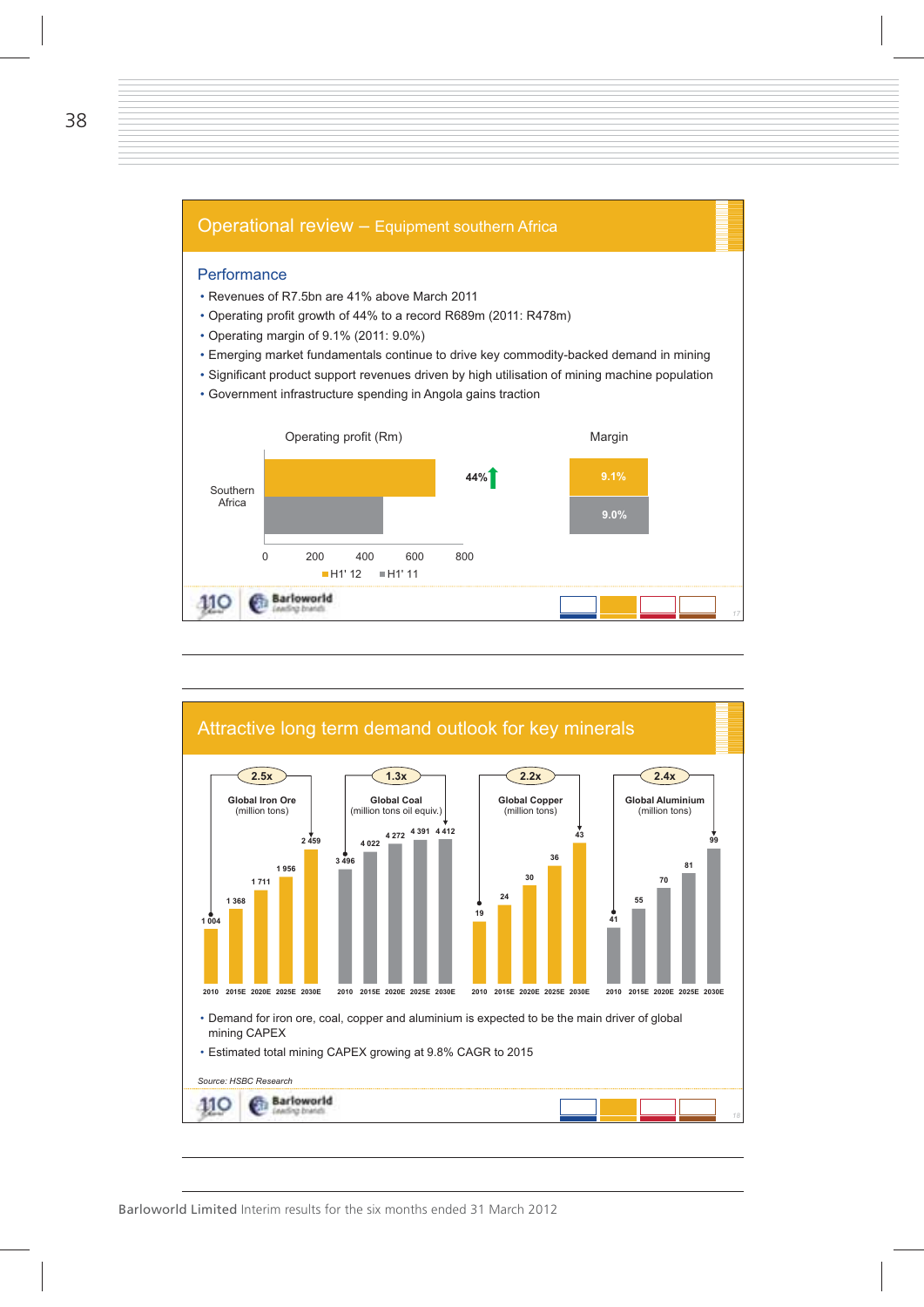

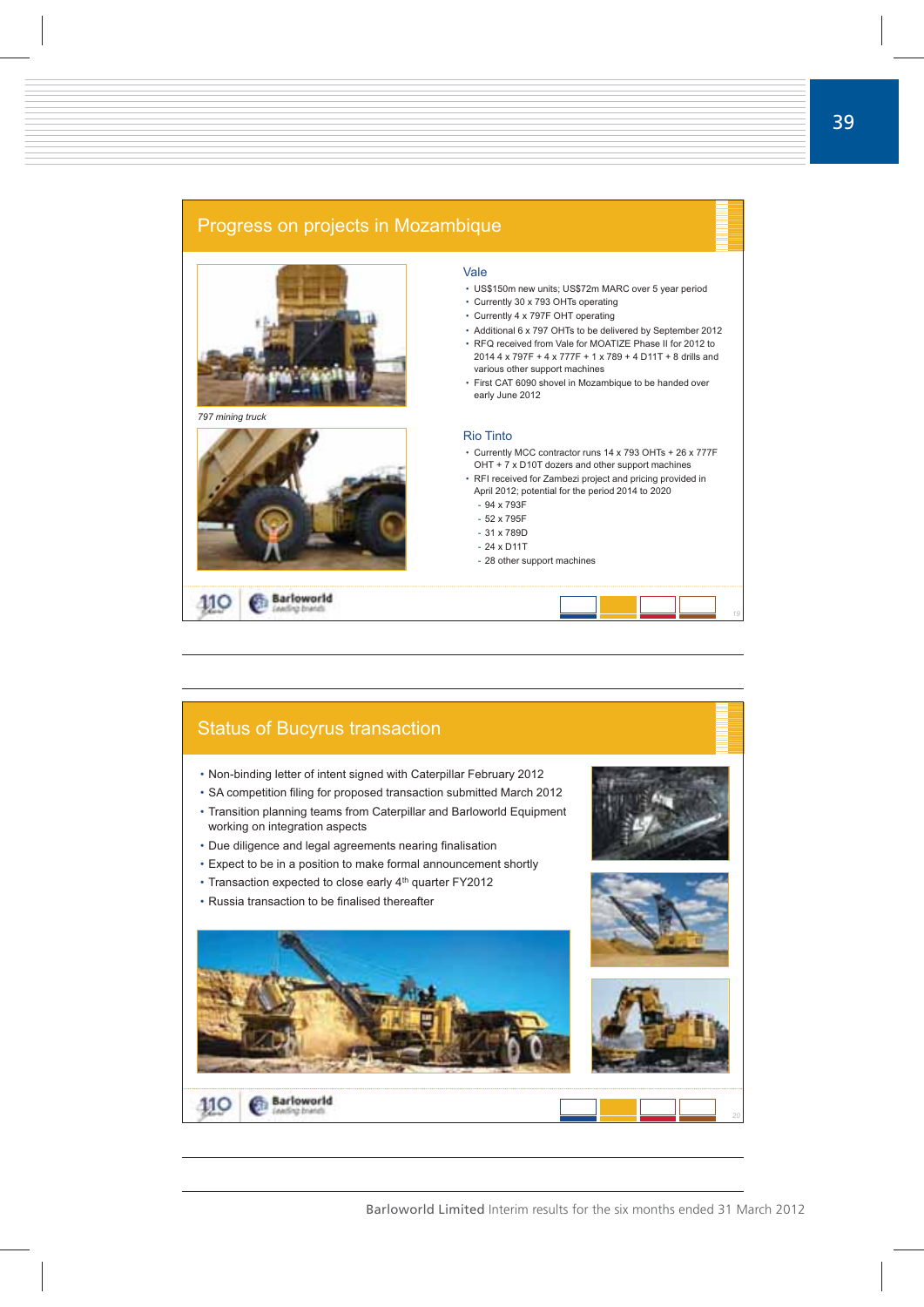

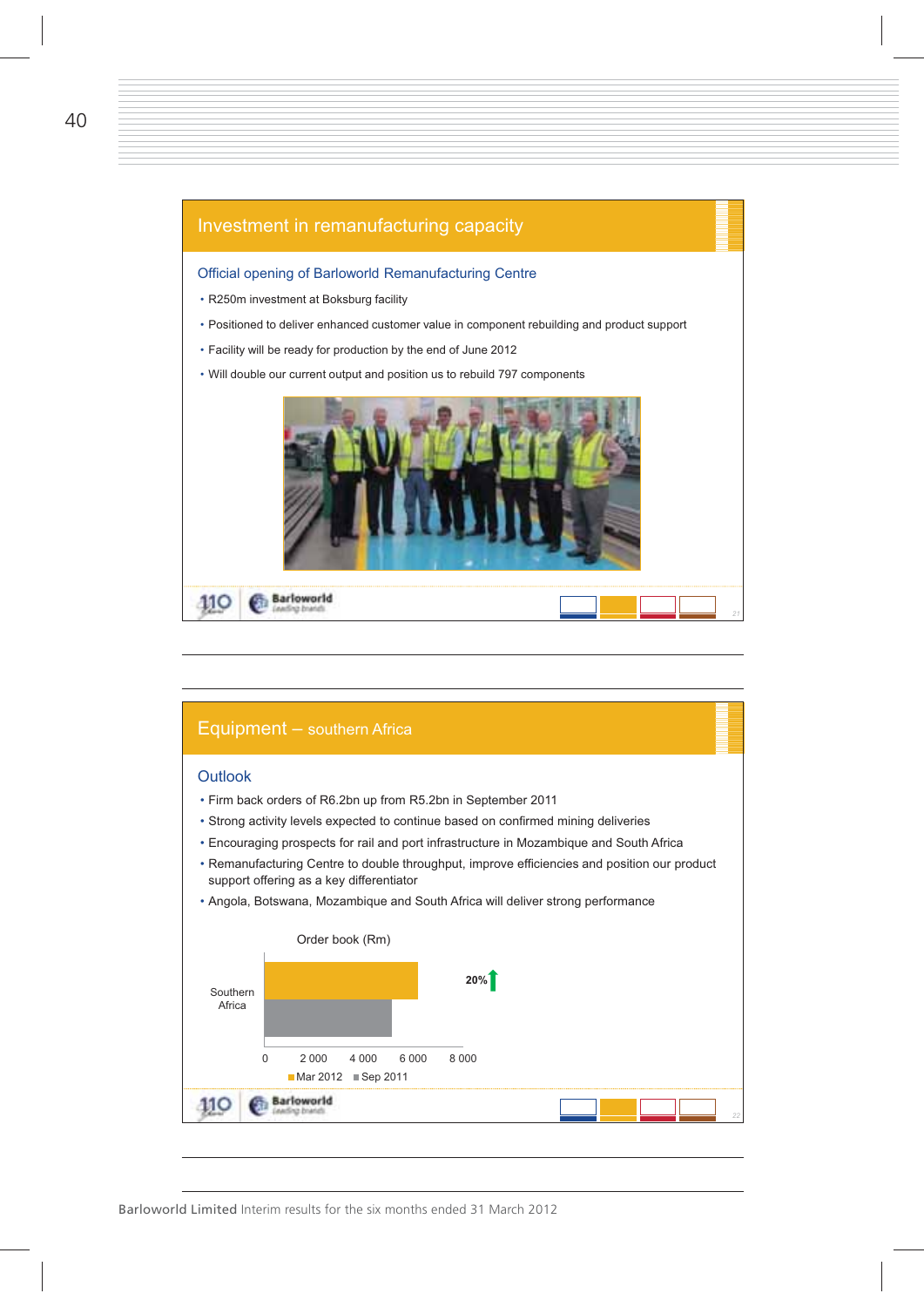

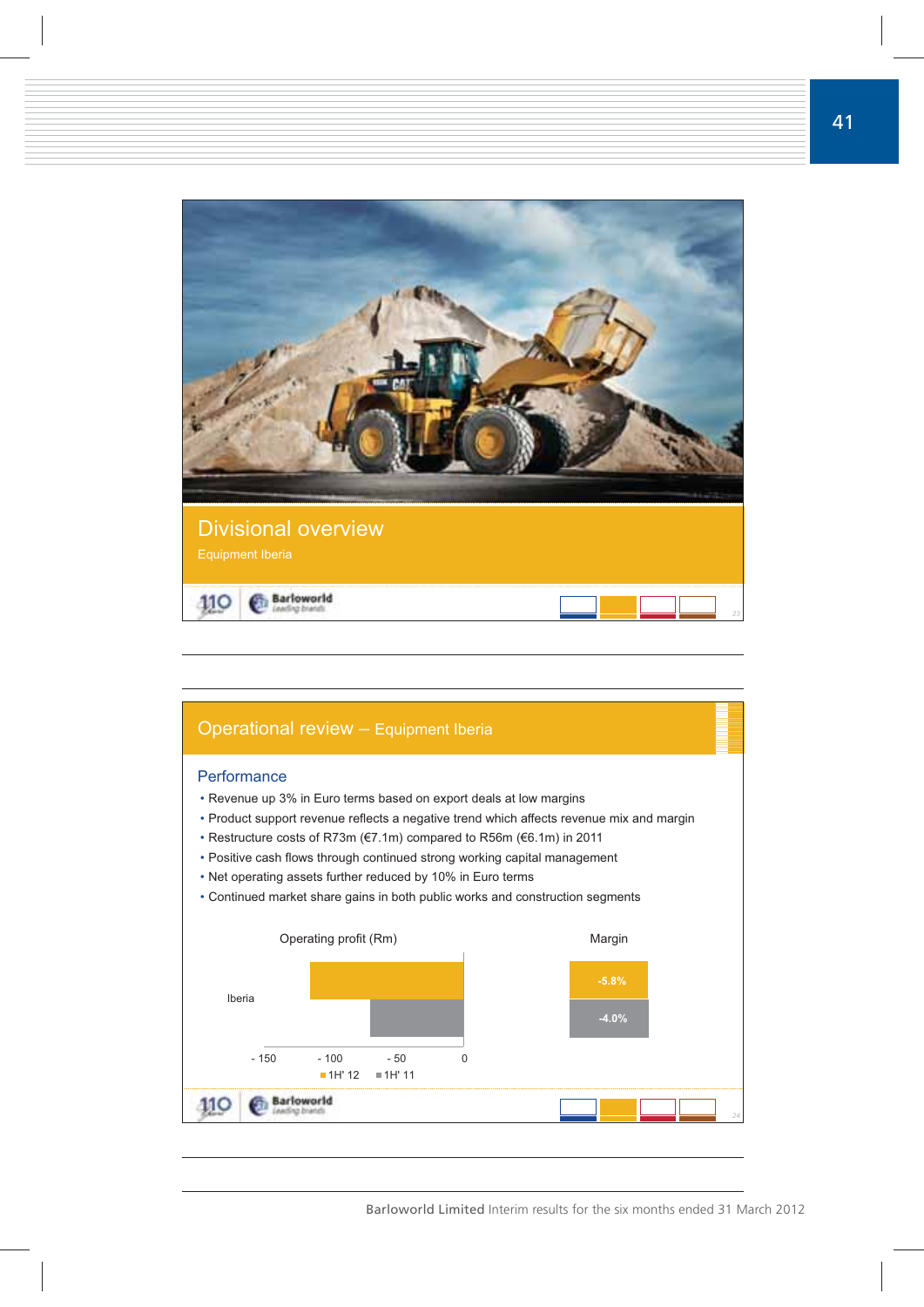

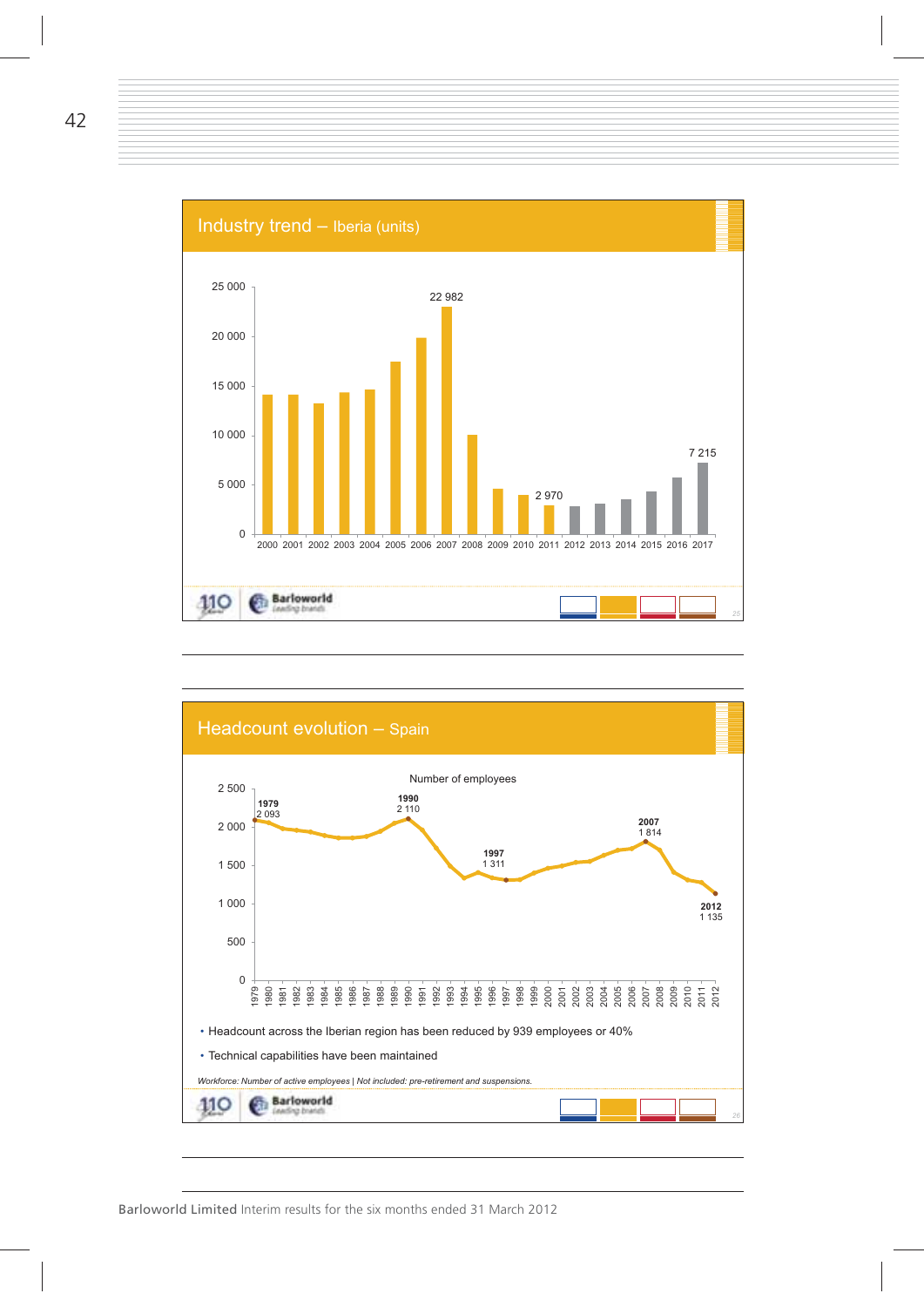|                                                                                                                                                                                                                            |               | <b>Delivery</b>          |                  |            | Timing of Iberian delivery |            |             |
|----------------------------------------------------------------------------------------------------------------------------------------------------------------------------------------------------------------------------|---------------|--------------------------|------------------|------------|----------------------------|------------|-------------|
| US\$m                                                                                                                                                                                                                      | Deal<br>value | Outside<br><b>Iberia</b> | Inside<br>Iberia | 2012       | 2013                       | 2014       | 2015        |
| Victorino Alonso <sup>1</sup>                                                                                                                                                                                              | 285           |                          | 285<br>(285)     | 44<br>(61) | 120<br>(199)               | 96<br>(25) | 25<br>$(-)$ |
| 22<br>11<br><b>EPSA</b><br>286<br>264                                                                                                                                                                                      |               |                          |                  |            |                            |            |             |
| 14<br>131<br>98<br>33<br>$\overline{7}$<br>12<br><b>Transportes Peal</b>                                                                                                                                                   |               |                          |                  |            |                            |            |             |
| <sup>1</sup> Victorino Alonso - Delays are expected in equipment delivery and this has been updated to include these expected delays<br>Figures in parenthesis represent the expected timing as presented in November 2011 |               |                          |                  |            |                            |            |             |
| Barloworld                                                                                                                                                                                                                 |               |                          |                  |            |                            |            |             |

## Update on large deals awarded in Spain – machines

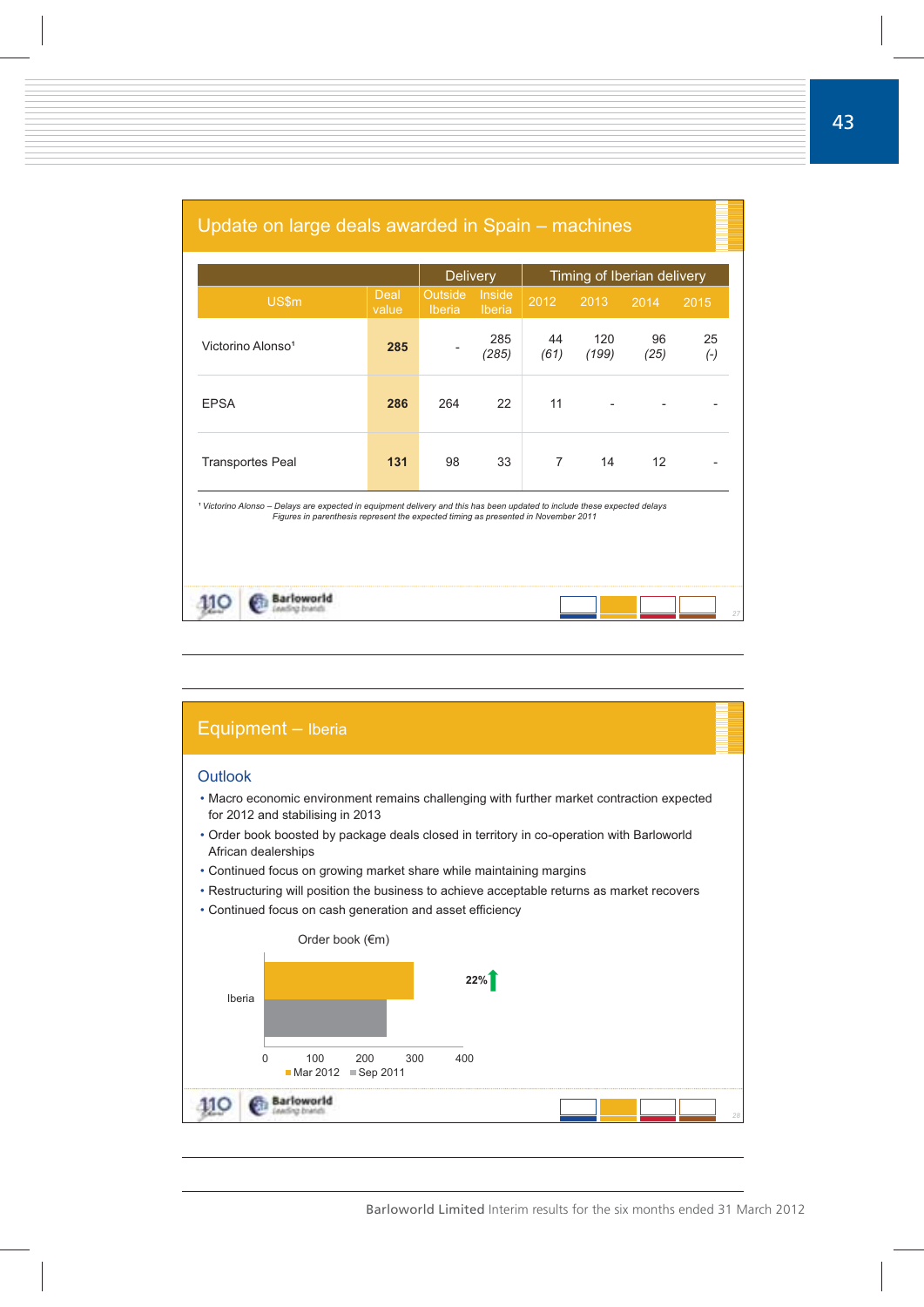

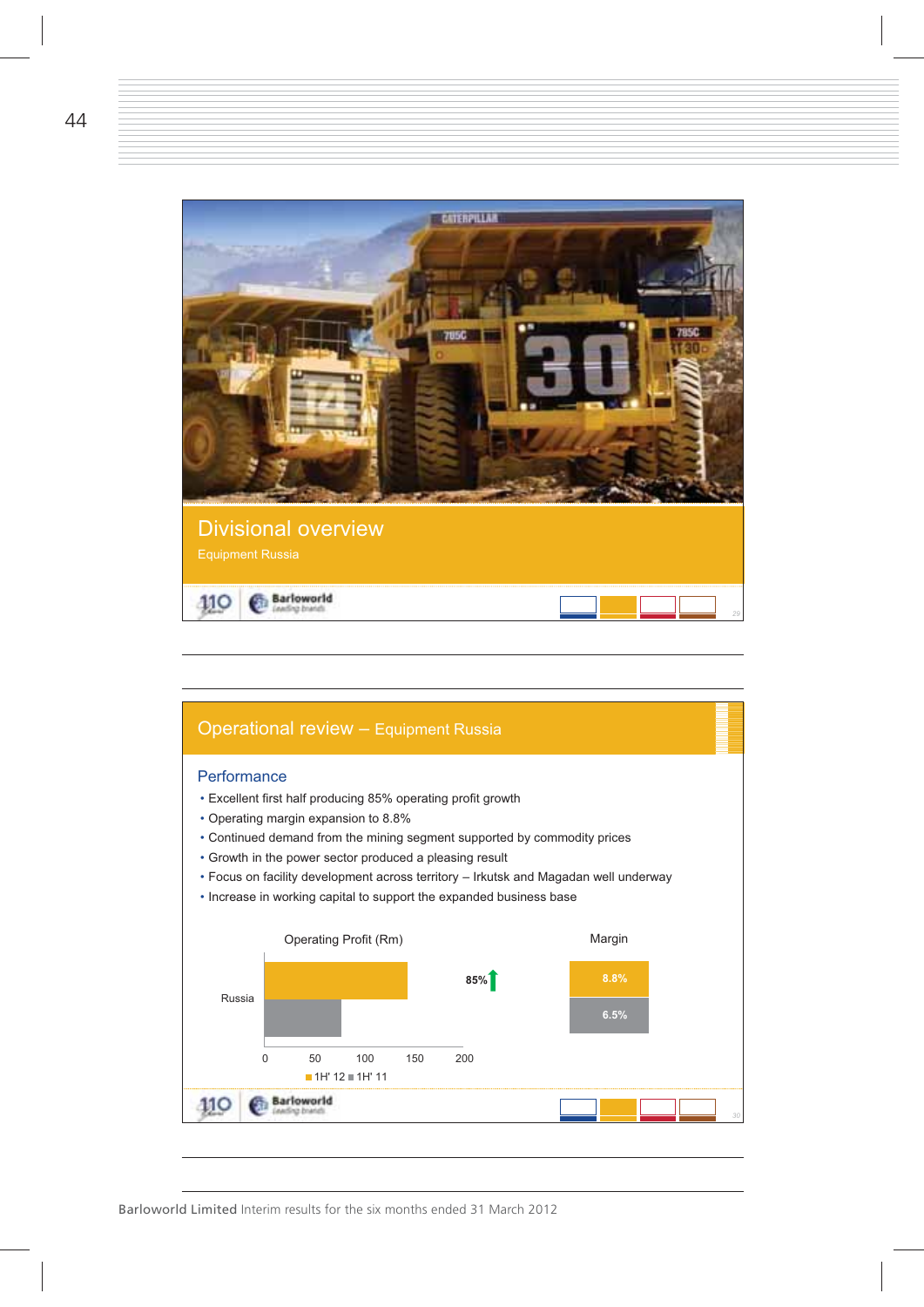

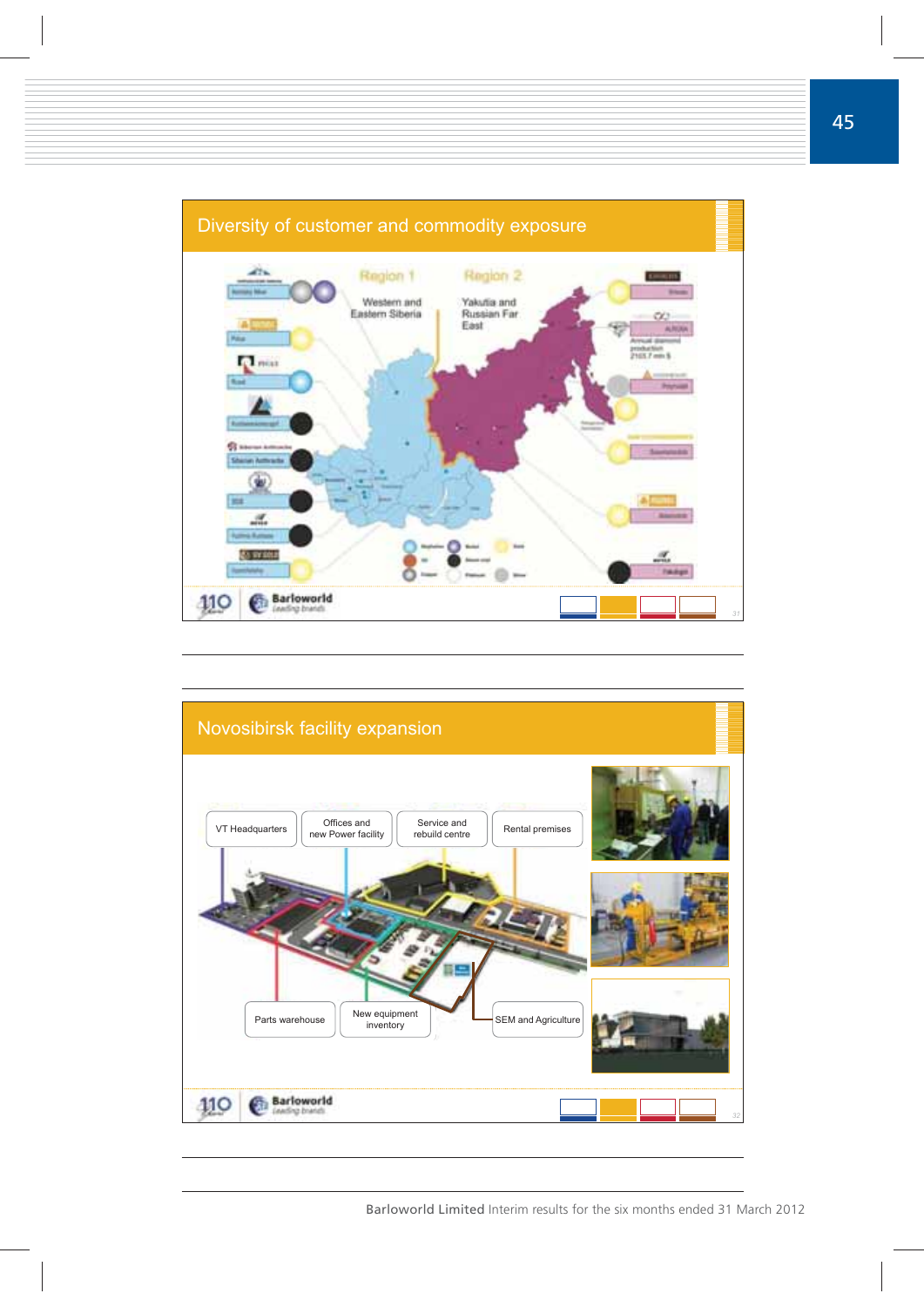

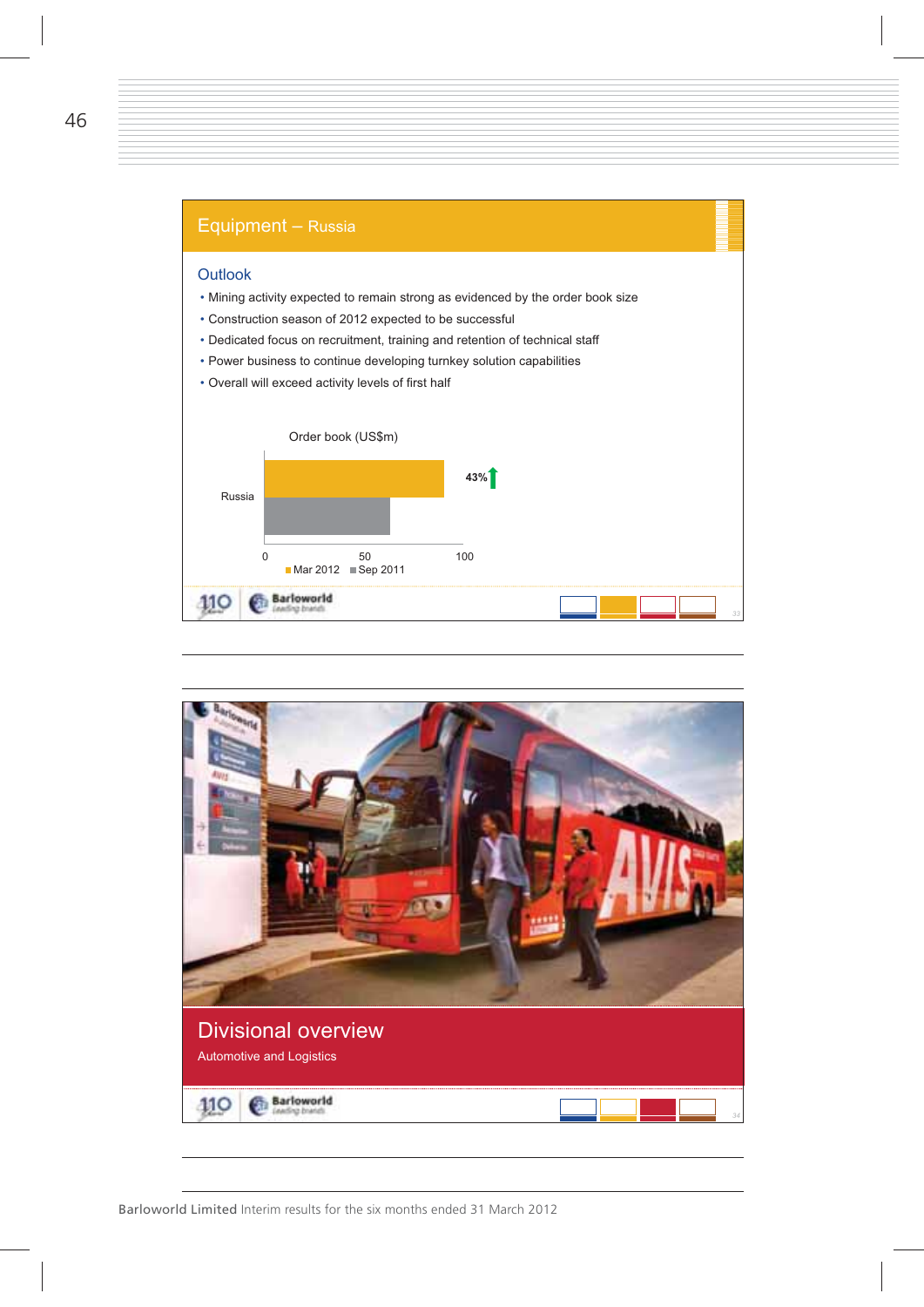

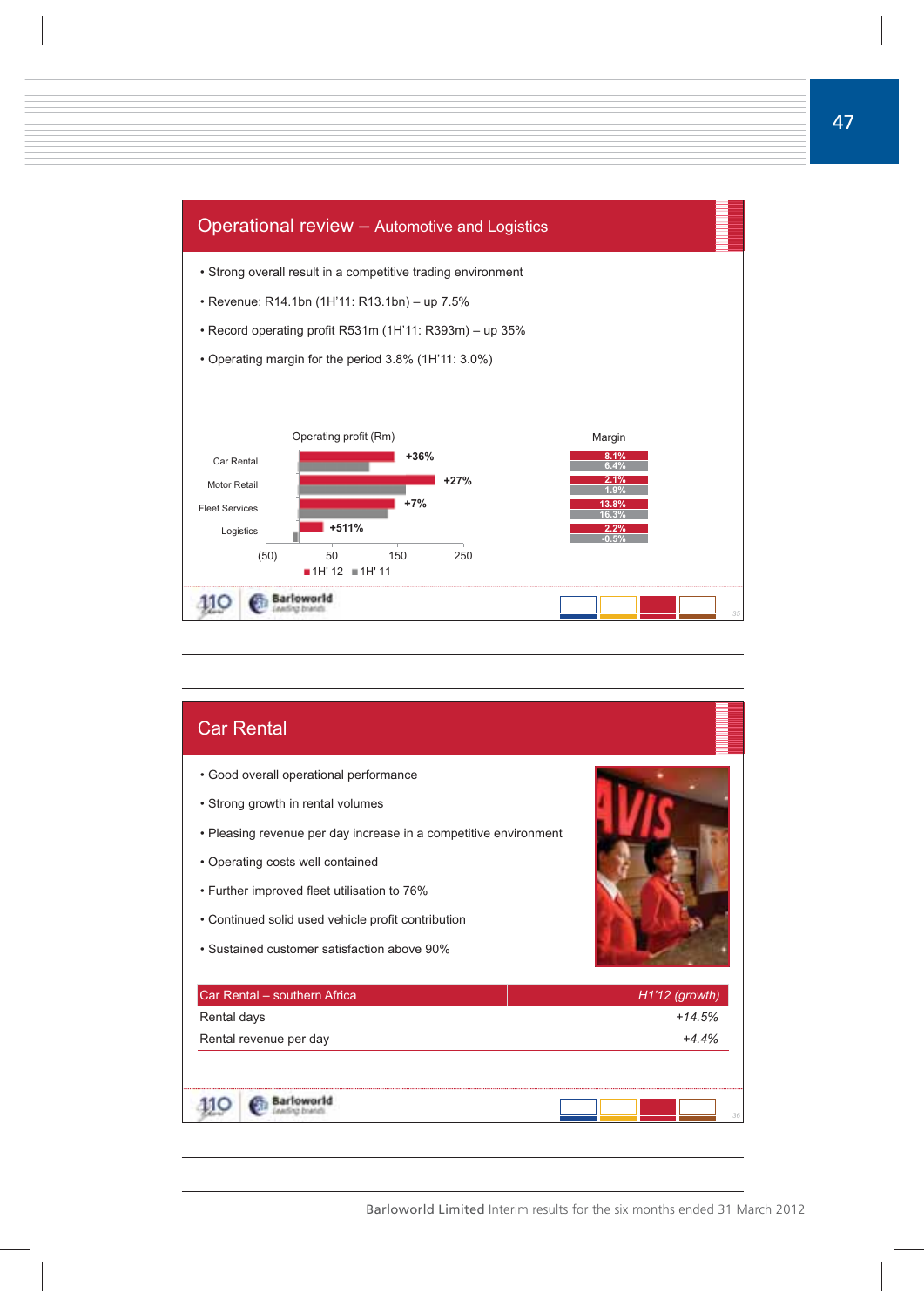

## Fleet Services - Solid result in low interest rate environment • Strong financed fleet growth supported by Phakisaworld acquisition - Strong growth in fleets under maintenance - Stable used vehicle profits despite lower margins - Ghana operations commenced trading April 2012 Fleet Services *H1'12 (growth)* Finance fleet *+14%*  Under maintenance *+17%*  Total vehicles under management *+19%*  Barloworld 110 *38*

110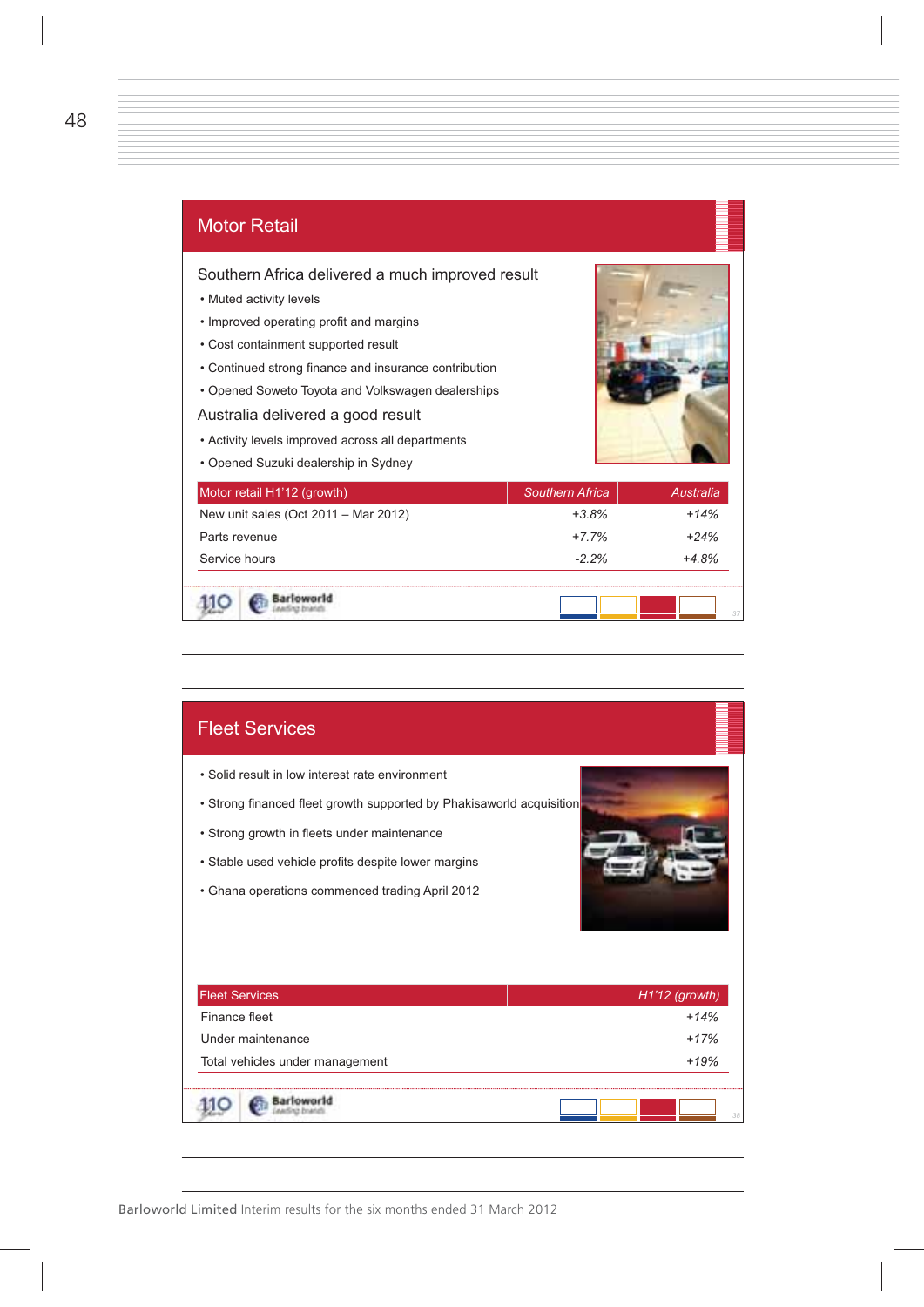

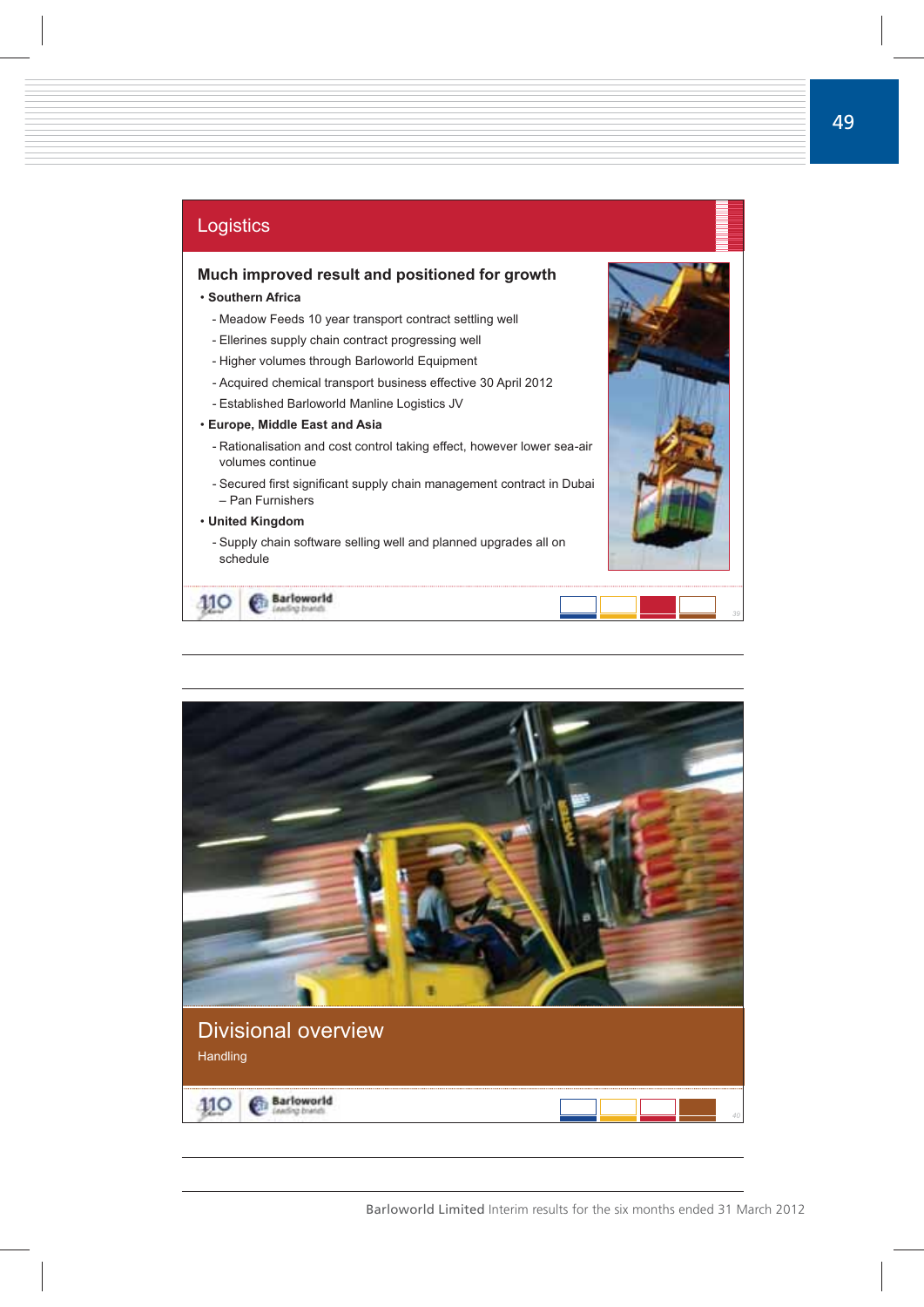

| Handling                                                                                                                                                                                                                                                                                                                                                                                                                                                                                 |  |
|------------------------------------------------------------------------------------------------------------------------------------------------------------------------------------------------------------------------------------------------------------------------------------------------------------------------------------------------------------------------------------------------------------------------------------------------------------------------------------------|--|
| Outlook<br>• The Eurozone debt crisis is impacting negatively on markets in UK, Belgium/Holland<br>. New low cost tractor ranges now fully available<br>• Further growth in agricultural footprint being explored<br>• Business development teams addressing major new solutions opportunities<br>• End March order book up 2% on Sep 2011<br>. Outlook for H2 is for limited improvement over last year notwithstanding slowing order intake<br>as a result of the Eurozone debt crisis |  |
| Order book (Rm)<br>Southern Africa<br>Europe<br><b>US</b><br>200<br>400                                                                                                                                                                                                                                                                                                                                                                                                                  |  |
| Mar 2012 Sep 2011                                                                                                                                                                                                                                                                                                                                                                                                                                                                        |  |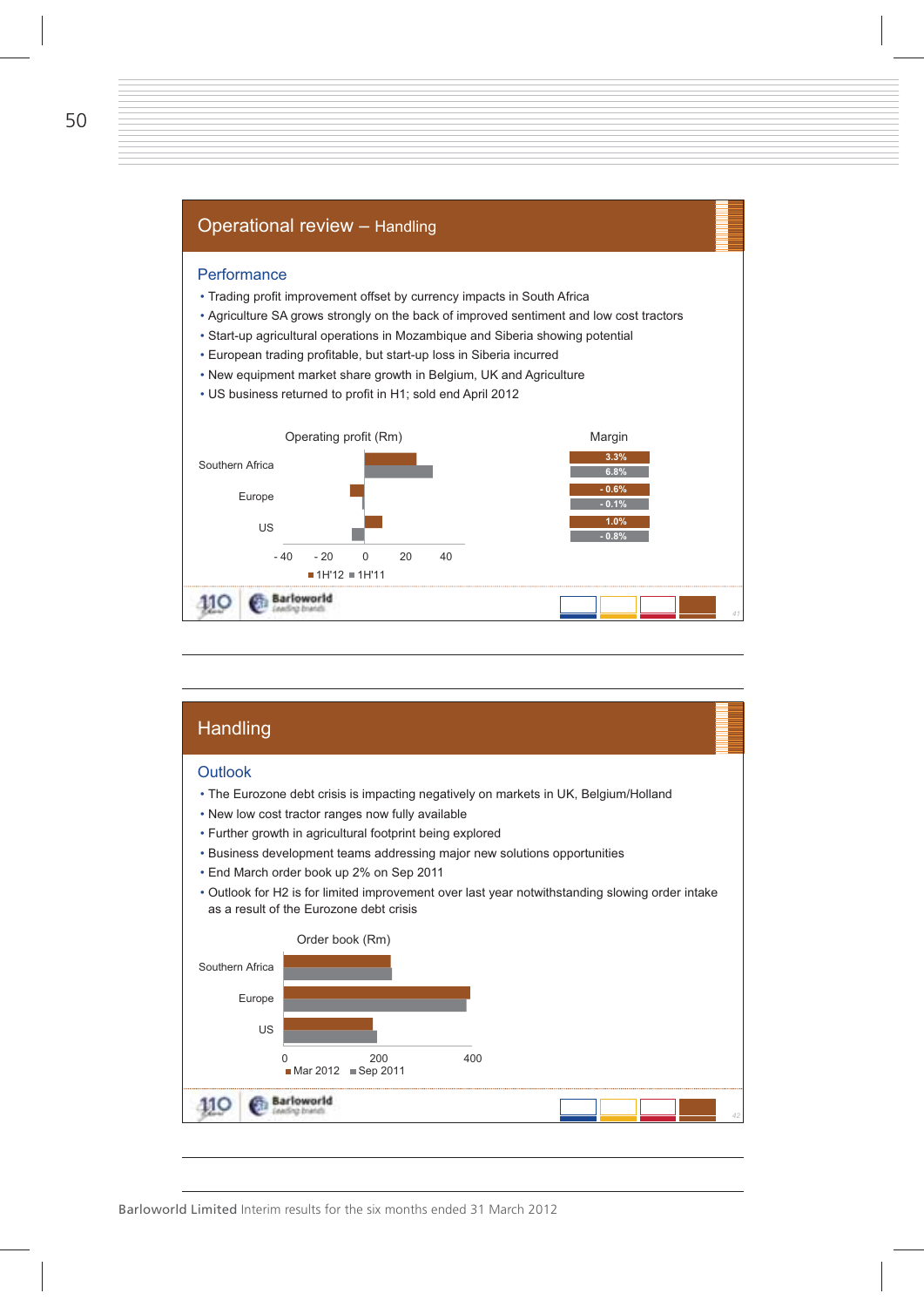| Outlook                     |                                                                                                                                                                                                                                                                                                                                                                               |
|-----------------------------|-------------------------------------------------------------------------------------------------------------------------------------------------------------------------------------------------------------------------------------------------------------------------------------------------------------------------------------------------------------------------------|
| <b>Division</b>             |                                                                                                                                                                                                                                                                                                                                                                               |
| Equipment                   | . Emerging market fundamentals continue to drive commodity demand that is favourable for long<br>term mining investment<br>• Strong performance to continue in southern Africa and Russia on the back of mining deliveries<br>and improving infrastructure spend<br>• Iberian industry to remain depressed on general Eurozone weakness<br>• Expected growth in Power Systems |
| Automotive<br>and Logistics | • Car Rental: Current positive momentum to continue despite competitive trading environment<br>• Motor Retail: A stable performance in southern Africa and Australia<br>· Fleet Services: Continued solid growth<br>• Logistics: Sustained turnaround of the business                                                                                                         |
| Handling                    | • Despite markets in Europe slowing, profits to show limited improving trend<br>• Expansion of agriculture footprint to yield medium term benefits<br>• Strong performance in Agriculture should continue unless the drought in SA worsens<br>• Further growth expected in SEM product line                                                                                   |
|                             |                                                                                                                                                                                                                                                                                                                                                                               |